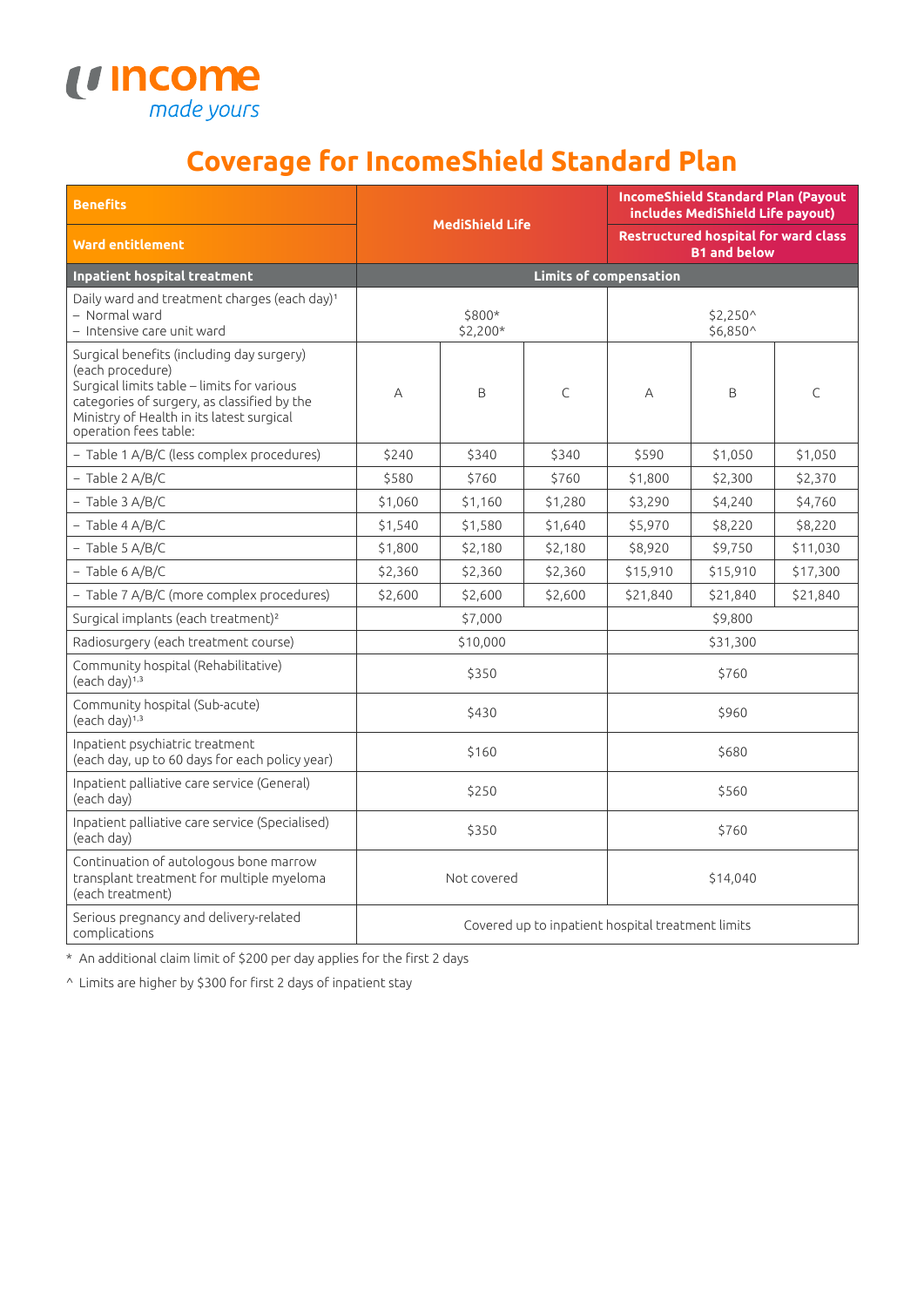

| <b>Benefits</b>                                                                                                                                                | <b>MediShield Life</b>                   |                                        |                                                                                    | <b>IncomeShield Standard Plan</b>                                       |                                                                         |  |
|----------------------------------------------------------------------------------------------------------------------------------------------------------------|------------------------------------------|----------------------------------------|------------------------------------------------------------------------------------|-------------------------------------------------------------------------|-------------------------------------------------------------------------|--|
| <b>Outpatient hospital treatment</b>                                                                                                                           | <b>Limits of compensation</b>            |                                        |                                                                                    |                                                                         |                                                                         |  |
| Radiotherapy for cancer (each treatment)<br>- External (except Hemi-body)<br>- Brachytherapy<br>- Hemi-body<br>- Stereotactic                                  | \$300<br>\$500<br>\$900<br>\$1,800       |                                        | \$880<br>\$1,100<br>\$2,510<br>\$6,210                                             |                                                                         |                                                                         |  |
| Chemotherapy for cancer (each month)                                                                                                                           | \$3,000                                  |                                        | \$5,200                                                                            |                                                                         |                                                                         |  |
| Kidney dialysis (each month)                                                                                                                                   | \$1,100                                  |                                        | \$3,740                                                                            |                                                                         |                                                                         |  |
| Erythropoietin for chronic kidney failure<br>(each month)                                                                                                      | \$200                                    |                                        | \$450                                                                              |                                                                         |                                                                         |  |
| Immunosuppressants for organ transplant<br>(each month)                                                                                                        | \$550                                    |                                        | \$1,480                                                                            |                                                                         |                                                                         |  |
| Long-term parenteral nutrition (each month)                                                                                                                    | \$1,700                                  |                                        | \$3,980                                                                            |                                                                         |                                                                         |  |
| <b>Pro-ration factor4</b>                                                                                                                                      | SG                                       | <b>PR</b>                              | SG                                                                                 | <b>PR</b>                                                               | <b>FR</b>                                                               |  |
| Inpatient                                                                                                                                                      |                                          |                                        |                                                                                    |                                                                         |                                                                         |  |
| - Restructured hospital<br>- Ward class C<br>- Ward class B2<br>- Ward class B2+<br>- Ward class B1<br>- Ward class A<br>- Private hospital or private medical | 100%<br>100%<br>70%<br>43%<br>35%<br>25% | 44%<br>58%<br>47%<br>38%<br>35%<br>25% | Does not apply<br>Does not apply<br>Does not apply<br>Does not apply<br>80%<br>50% | Does not apply<br>Does not apply<br>Does not apply<br>90%<br>80%<br>50% | Does not apply<br>Does not apply<br>Does not apply<br>80%<br>80%<br>50% |  |
| institution<br>- Community hospital<br>- Ward class C, B2 or B2+<br>- Ward class B1<br>- Ward class A                                                          | 100%<br>50%<br>50%                       | 50%<br>50%<br>50%                      | Does not apply<br>Does not apply<br>80%                                            | Does not apply<br>90%<br>80%                                            | Does not apply<br>80%<br>80%                                            |  |
| Day surgery                                                                                                                                                    |                                          |                                        |                                                                                    |                                                                         |                                                                         |  |
| - Restructured hospital subsidised                                                                                                                             | 100%                                     | 58%                                    | Does not apply                                                                     | Does not apply                                                          | Does not apply                                                          |  |
| - Restructured hospital non-subsidised                                                                                                                         | 35%                                      | 35%                                    | Does not apply                                                                     | Does not apply                                                          | Does not apply                                                          |  |
| - Private hospital or private medical<br>institution                                                                                                           | 25%                                      | 25%                                    | 65%                                                                                | 65%                                                                     | 65%                                                                     |  |
| Short-stay ward                                                                                                                                                |                                          |                                        |                                                                                    |                                                                         |                                                                         |  |
| - Restructured hospital subsidised                                                                                                                             | 100%                                     | 58%                                    | Does not apply                                                                     | Does not apply                                                          | Does not apply                                                          |  |
| - Restructured hospital non-subsidised                                                                                                                         | 35%                                      | 35%                                    | Does not apply                                                                     | Does not apply                                                          | Does not apply                                                          |  |
| <b>Outpatient hospital treatment</b>                                                                                                                           |                                          |                                        |                                                                                    |                                                                         |                                                                         |  |
| $-$ Restructured hospitalsubsidised#                                                                                                                           | 100%                                     | 67%                                    | Does not apply                                                                     | Does not apply                                                          | Does not apply                                                          |  |
| - Restructured hospital non-subsidised#,5                                                                                                                      | 50%                                      | 50%                                    | Does not apply                                                                     | Does not apply                                                          | Does not apply                                                          |  |
| - Private hospital or private medical<br>institution <sup>5</sup>                                                                                              | 50%                                      | 50%                                    | 65%                                                                                | 65%                                                                     | 65%                                                                     |  |

SG: Singapore Citizen | PR: Singapore Permanent Resident | FR: Foreigner

# The continuation of autologous bone marrow transplant for multiple myeloma will follow the pro-ration factor for outpatient hospital treatment.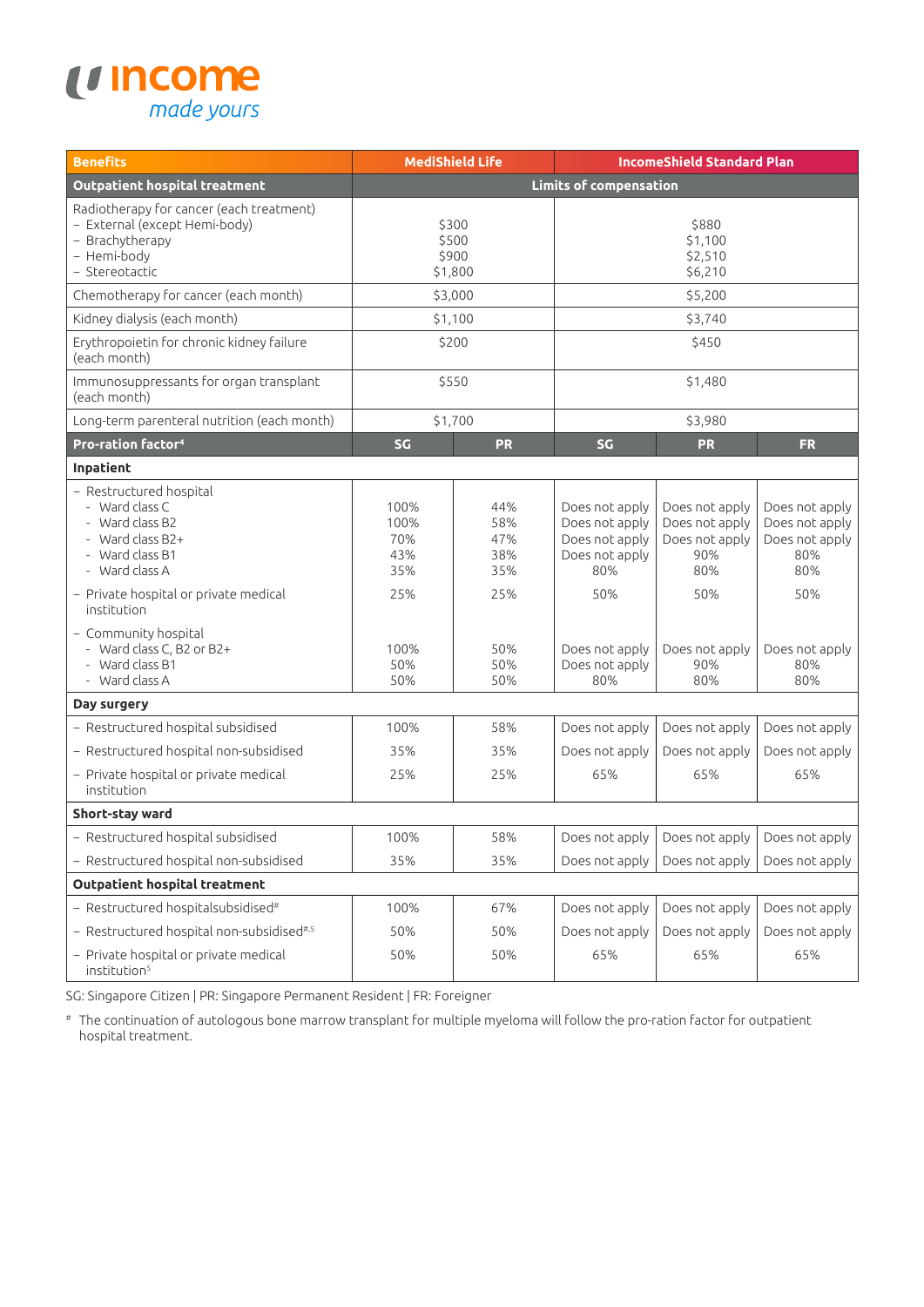

| <b>Benefits</b>                                                                                                                                 | <b>MediShield Life</b>                   | <b>IncomeShield Standard Plan</b>        |  |  |  |  |  |
|-------------------------------------------------------------------------------------------------------------------------------------------------|------------------------------------------|------------------------------------------|--|--|--|--|--|
| Deductible for each policy year for an insured aged 80 years or below next birthday <sup>6</sup>                                                |                                          |                                          |  |  |  |  |  |
| Inpatient                                                                                                                                       |                                          |                                          |  |  |  |  |  |
| - Restructured hospital<br>- Ward class C<br>- Ward class B2 or B2+<br>- Ward class B1<br>- Ward class A                                        | \$1,500<br>\$2,000<br>\$2,000<br>\$2,000 | \$1,500<br>\$2,000<br>\$2,500<br>\$2,500 |  |  |  |  |  |
| - Private hospital or private medical institution                                                                                               | \$2,000                                  | \$2,500                                  |  |  |  |  |  |
| - Community hospital<br>- Ward class C<br>- Ward class B2 or B2+<br>- Ward class B1<br>- Ward class A                                           | \$1,500<br>\$2,000<br>\$2,000<br>\$2,000 | \$1,500<br>\$2,000<br>\$2,500<br>\$2,500 |  |  |  |  |  |
| Day surgery or short-stay ward                                                                                                                  |                                          |                                          |  |  |  |  |  |
| Subsidised<br>Non-subsidised                                                                                                                    | \$1,500<br>\$1,500                       | \$1,500<br>\$2.000                       |  |  |  |  |  |
| Deductible for each policy year for an insured aged over 80 years at next birthday <sup>6</sup>                                                 |                                          |                                          |  |  |  |  |  |
| Inpatient                                                                                                                                       |                                          |                                          |  |  |  |  |  |
| - Restructured hospital<br>- Ward class C<br>- Ward class B2 or B2+<br>- Ward class B1<br>- Ward class A                                        | \$2,000<br>\$3,000<br>\$3,000<br>\$3,000 | \$2,000<br>\$3,000<br>\$3,000<br>\$3,000 |  |  |  |  |  |
| - Private hospital or private medical institution                                                                                               | \$3,000                                  | \$3,000                                  |  |  |  |  |  |
| - Community hospital<br>- Ward class C<br>- Ward class B2 or B2+<br>- Ward class B1<br>- Ward class A                                           | \$2,000<br>\$3,000<br>\$3,000<br>\$3,000 | \$2,000<br>\$3,000<br>\$3,000<br>\$3,000 |  |  |  |  |  |
| Day surgery or short-stay ward                                                                                                                  |                                          |                                          |  |  |  |  |  |
| - Subsidised                                                                                                                                    | \$2,000                                  | \$2,000                                  |  |  |  |  |  |
| - Non-subsidised                                                                                                                                | \$2,000                                  | \$3,000                                  |  |  |  |  |  |
| <b>Co-insurance</b>                                                                                                                             |                                          |                                          |  |  |  |  |  |
| - Inpatient hospital treatment<br>Claimable amount <sup>7</sup> :<br>$$0 - $3,000$<br>\$3,001 - \$5,000<br>\$5,001 - \$10,000<br>Above \$10,000 | 10%<br>10%<br>5%<br>3%                   | 10%<br>10%<br>10%<br>10%                 |  |  |  |  |  |
| - Outpatient hospital treatment                                                                                                                 | 10%                                      | 10%                                      |  |  |  |  |  |
| Limit in each policy year                                                                                                                       | \$150,000                                | \$200,000                                |  |  |  |  |  |
| Limit in each lifetime                                                                                                                          | Unlimited                                | Unlimited                                |  |  |  |  |  |
| Last entry age (age next birthday)                                                                                                              | Does not apply                           | Does not apply                           |  |  |  |  |  |
| Maximum coverage age                                                                                                                            | Lifetime                                 | Lifetime                                 |  |  |  |  |  |